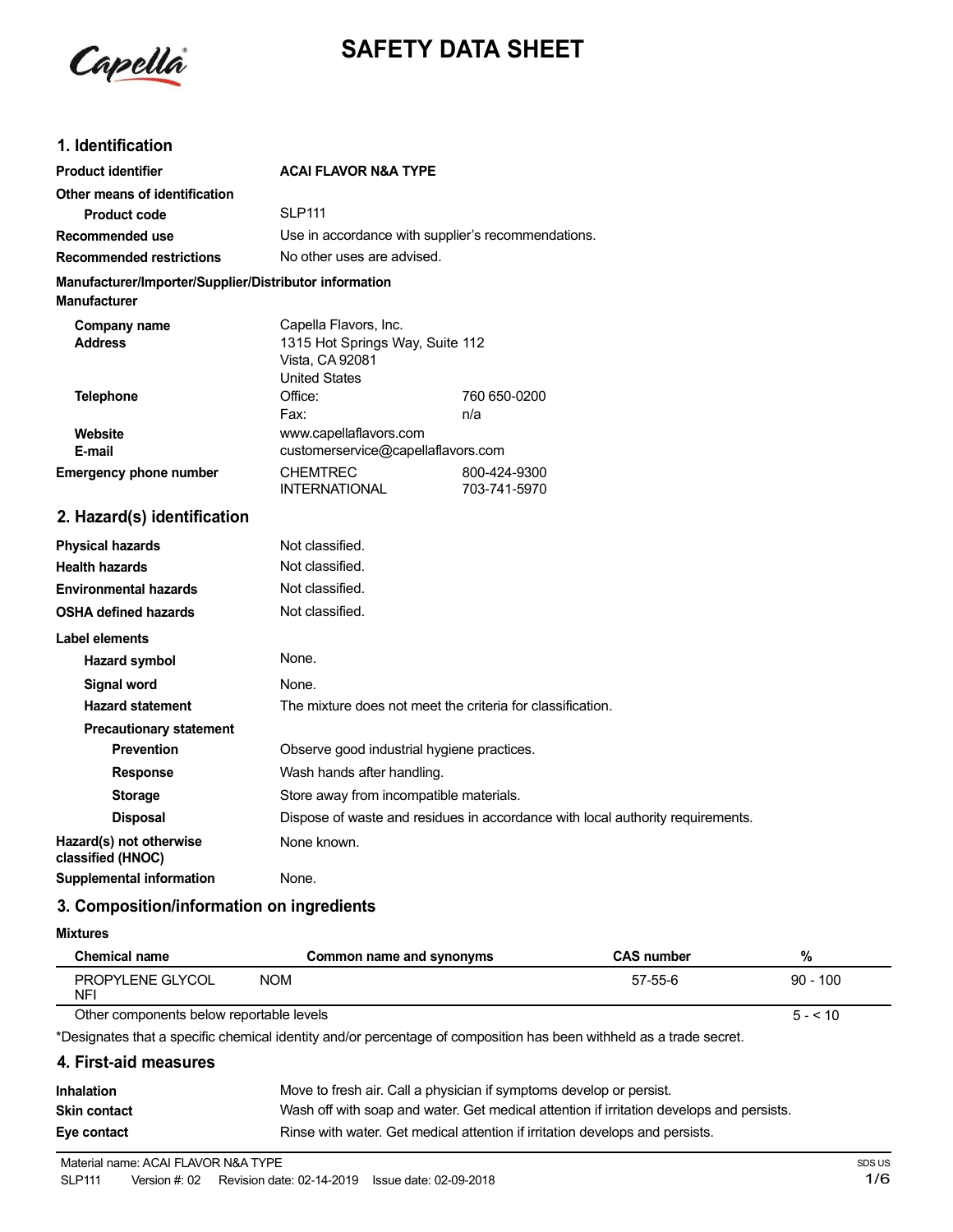| Ingestion                                                                    | Rinse mouth. Get medical attention if symptoms occur.                                                               |
|------------------------------------------------------------------------------|---------------------------------------------------------------------------------------------------------------------|
| <b>Most important</b><br>symptoms/effects, acute and<br>delayed              | Direct contact with eyes may cause temporary irritation.                                                            |
| Indication of immediate<br>medical attention and special<br>treatment needed | Treat symptomatically.                                                                                              |
| <b>General information</b>                                                   | Ensure that medical personnel are aware of the material(s) involved, and take precautions to<br>protect themselves. |
| 5. Fire-fighting measures                                                    |                                                                                                                     |
|                                                                              |                                                                                                                     |

| Alcohol resistant foam. Powder. Carbon dioxide (CO2).                                         |
|-----------------------------------------------------------------------------------------------|
| Do not use water jet as an extinguisher, as this will spread the fire.                        |
| During fire, gases hazardous to health may be formed.                                         |
| Self-contained breathing apparatus and full protective clothing must be worn in case of fire. |
| Move containers from fire area if you can do so without risk.                                 |
| Use standard firefighting procedures and consider the hazards of other involved materials.    |
| No unusual fire or explosion hazards noted.                                                   |
|                                                                                               |

#### **6. Accidental release measures**

| Personal precautions,<br>protective equipment and<br>emergency procedures | Keep unnecessary personnel away. For personal protection, see section 8 of the SDS.                                                                                                                                                               |
|---------------------------------------------------------------------------|---------------------------------------------------------------------------------------------------------------------------------------------------------------------------------------------------------------------------------------------------|
| Methods and materials for<br>containment and cleaning up                  | Use water spray to reduce vapors or divert vapor cloud drift.                                                                                                                                                                                     |
|                                                                           | Large Spills: Stop the flow of material, if this is without risk. Dike the spilled material, where this is<br>possible. Absorb in vermiculite, dry sand or earth and place into containers. Following product<br>recovery, flush area with water. |
|                                                                           | Small Spills: Wipe up with absorbent material (e.g. cloth, fleece). Clean surface thoroughly to<br>remove residual contamination.                                                                                                                 |
|                                                                           | Never return spills to original containers for re-use. For waste disposal, see section 13 of the SDS.                                                                                                                                             |
| <b>Environmental precautions</b>                                          | Avoid discharge into drains, water courses or onto the ground.                                                                                                                                                                                    |
| 7. Handling and storage                                                   |                                                                                                                                                                                                                                                   |
| Precautions for safe handling                                             | Avoid prolonged exposure. Observe good industrial hygiene practices.                                                                                                                                                                              |

| 1.19999919119191919191191111911119 | word proforgod oxpocaro. Oboor vo good induction riggiono praeticos.                             |
|------------------------------------|--------------------------------------------------------------------------------------------------|
| Conditions for safe storage,       | Store in tightly closed container. Store away from incompatible materials (see Section 10 of the |
| including any incompatibilities    | SDS).                                                                                            |

# **8. Exposure controls/personal protection**

#### **Occupational exposure limits**

The following constituents are the only constituents of the product which have a PEL, TLV or other recommended exposure limit. At this time, the other constituents have no known exposure limits.

#### **US. Workplace Environmental Exposure Level (WEEL) Guides**

| <b>Components</b>                         | Type                                                                                                                                                                                                                                                                                                                                                               | Value             | Form     |  |
|-------------------------------------------|--------------------------------------------------------------------------------------------------------------------------------------------------------------------------------------------------------------------------------------------------------------------------------------------------------------------------------------------------------------------|-------------------|----------|--|
| PROPYLENE GLYCOL<br>NOM NFI (CAS 57-55-6) | TWA                                                                                                                                                                                                                                                                                                                                                                | $10 \text{ mg/m}$ | Aerosol. |  |
| <b>Biological limit values</b>            | No biological exposure limits noted for the ingredient(s).                                                                                                                                                                                                                                                                                                         |                   |          |  |
| Appropriate engineering<br>controls       | Good general ventilation should be used. Ventilation rates should be matched to conditions. If<br>applicable, use process enclosures, local exhaust ventilation, or other engineering controls to<br>maintain airborne levels below recommended exposure limits. If exposure limits have not been<br>established, maintain airborne levels to an acceptable level. |                   |          |  |
|                                           | Individual protection measures, such as personal protective equipment                                                                                                                                                                                                                                                                                              |                   |          |  |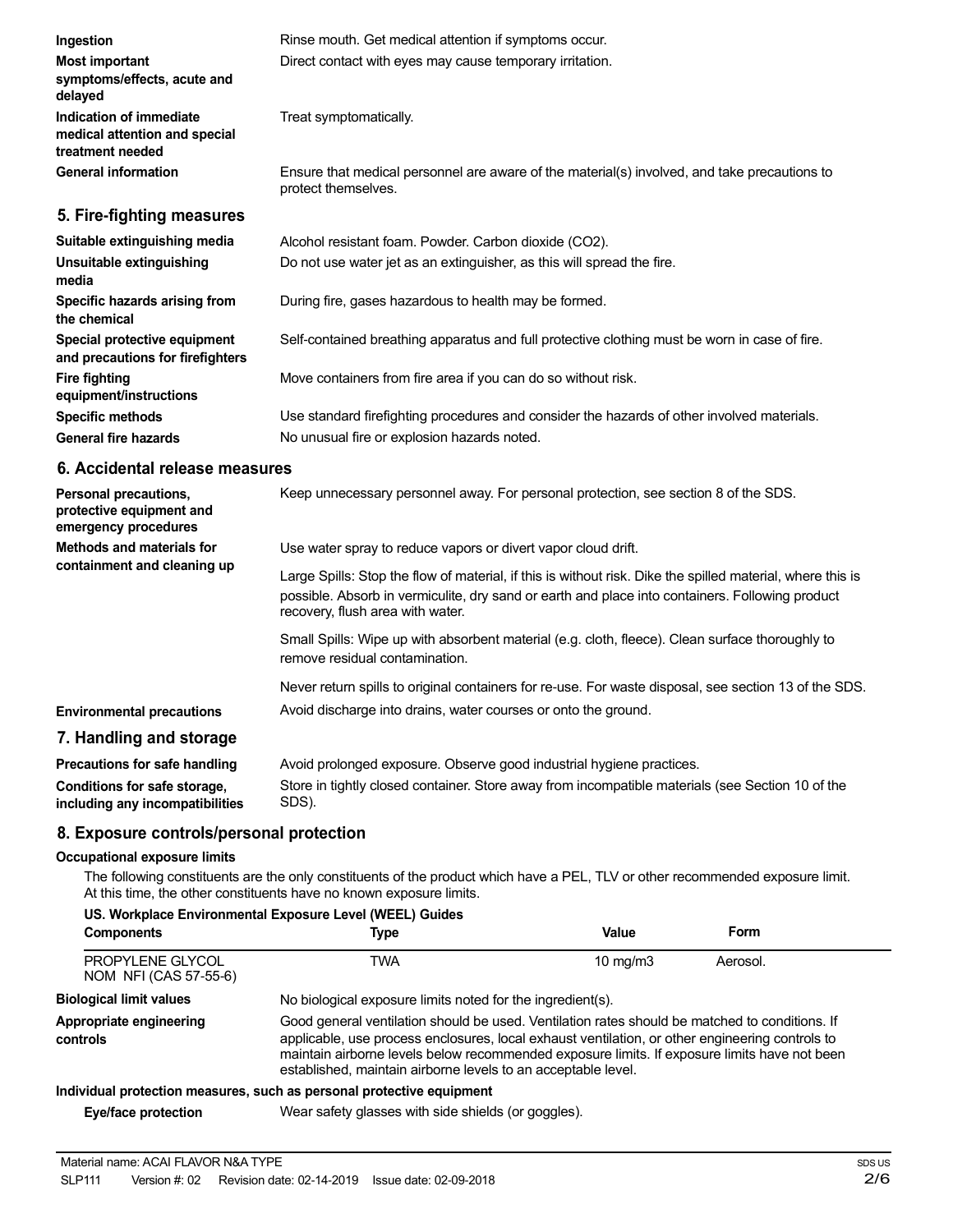| <b>Skin protection</b><br><b>Hand protection</b> | Wear appropriate chemical resistant gloves.                                                                                                                                                                                 |
|--------------------------------------------------|-----------------------------------------------------------------------------------------------------------------------------------------------------------------------------------------------------------------------------|
| Other                                            | Wear suitable protective clothing.                                                                                                                                                                                          |
| <b>Respiratory protection</b>                    | In case of insufficient ventilation, wear suitable respiratory equipment.                                                                                                                                                   |
| <b>Thermal hazards</b>                           | Wear appropriate thermal protective clothing, when necessary.                                                                                                                                                               |
| <b>General hygiene</b><br>considerations         | Always observe good personal hygiene measures, such as washing after handling the material<br>and before eating, drinking, and/or smoking. Routinely wash work clothing and protective<br>equipment to remove contaminants. |

# **9. Physical and chemical properties**

| Appearance                                        |                                                                                               |
|---------------------------------------------------|-----------------------------------------------------------------------------------------------|
| <b>Physical state</b>                             | Liquid.                                                                                       |
| Form                                              | Liquid.                                                                                       |
| Color                                             | Not available.                                                                                |
| Odor                                              | Not available.                                                                                |
| <b>Odor threshold</b>                             | Not available.                                                                                |
| pH                                                | Not available.                                                                                |
| Melting point/freezing point                      | -74.2 °F (-59 °C) estimated                                                                   |
| Initial boiling point and boiling<br>range        | 370.76 °F (188.2 °C) estimated                                                                |
| <b>Flash point</b>                                | > 200.0 °F (> 93.3 °C) Closed Cup                                                             |
| <b>Evaporation rate</b>                           | Not available.                                                                                |
| Flammability (solid, gas)                         | Not applicable.                                                                               |
| Upper/lower flammability or explosive limits      |                                                                                               |
| <b>Flammability limit - lower</b><br>(%)          | Not available.                                                                                |
| Flammability limit - upper<br>(%)                 | Not available.                                                                                |
| Explosive limit - lower (%)                       | Not available.                                                                                |
| Explosive limit - upper (%)                       | Not available.                                                                                |
| Vapor pressure                                    | 0.16 hPa estimated                                                                            |
| Vapor density                                     | Not available.                                                                                |
| <b>Relative density</b>                           | Not available.                                                                                |
| Solubility(ies)                                   |                                                                                               |
| Solubility (water)                                | Not available.                                                                                |
| <b>Partition coefficient</b><br>(n-octanol/water) | Not available.                                                                                |
| <b>Auto-ignition temperature</b>                  | 700 °F (371.11 °C) estimated                                                                  |
| <b>Decomposition temperature</b>                  | Not available.                                                                                |
| <b>Viscosity</b>                                  | Not available.                                                                                |
| <b>Other information</b>                          |                                                                                               |
| <b>Explosive properties</b>                       | Not explosive.                                                                                |
| <b>Flammability class</b>                         | Combustible IIIB estimated                                                                    |
| <b>Oxidizing properties</b>                       | Not oxidizing.                                                                                |
| <b>Refractive index</b>                           | 1.4144 - 1.444                                                                                |
| <b>Specific gravity</b>                           | $1.02 - 1.05$                                                                                 |
| 10. Stability and reactivity                      |                                                                                               |
| <b>Reactivity</b>                                 | The product is stable and non-reactive under normal conditions of use, storage and transport. |

| Reactivity                      | The product is stable and non-reactive under normal conditions of use, storage and transpor |
|---------------------------------|---------------------------------------------------------------------------------------------|
| <b>Chemical stability</b>       | Material is stable under normal conditions.                                                 |
| <b>Possibility of hazardous</b> | No dangerous reaction known under conditions of normal use.                                 |
| reactions                       |                                                                                             |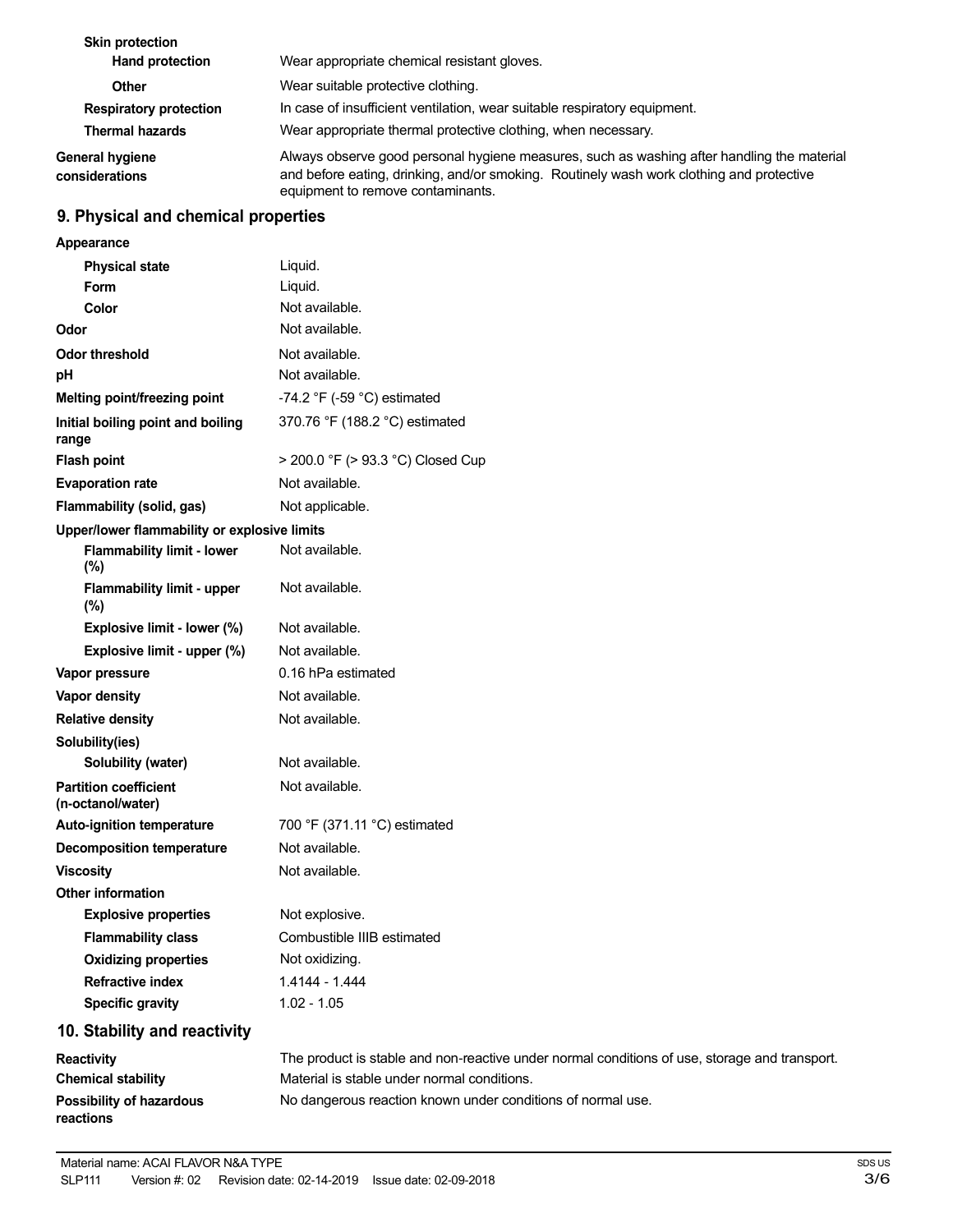| <b>Conditions to avoid</b>                 | Keep away from heat, hot surfaces, sparks, open flames and other ignition sources. Avoid<br>temperatures exceeding the flash point. Contact with incompatible materials. |
|--------------------------------------------|--------------------------------------------------------------------------------------------------------------------------------------------------------------------------|
| Incompatible materials                     | Strong oxidizing agents.                                                                                                                                                 |
| <b>Hazardous decomposition</b><br>products | No hazardous decomposition products are known.                                                                                                                           |

# **11. Toxicological information**

#### **Information on likely routes of exposure**

| <b>Inhalation</b>                                                                  | Prolonged inhalation may be harmful.                                                                                                                                                                  |
|------------------------------------------------------------------------------------|-------------------------------------------------------------------------------------------------------------------------------------------------------------------------------------------------------|
| <b>Skin contact</b>                                                                | No adverse effects due to skin contact are expected.                                                                                                                                                  |
| Eye contact                                                                        | Direct contact with eyes may cause temporary irritation.                                                                                                                                              |
| Ingestion                                                                          | Expected to be a low ingestion hazard.                                                                                                                                                                |
| Symptoms related to the<br>physical, chemical and<br>toxicological characteristics | Direct contact with eyes may cause temporary irritation.                                                                                                                                              |
| Information on toxicological effects                                               |                                                                                                                                                                                                       |
| <b>Acute toxicity</b>                                                              | Not available.                                                                                                                                                                                        |
| <b>Skin corrosion/irritation</b>                                                   | Prolonged skin contact may cause temporary irritation.                                                                                                                                                |
| Serious eye damage/eye<br>irritation                                               | Direct contact with eyes may cause temporary irritation.                                                                                                                                              |
| Respiratory or skin sensitization                                                  |                                                                                                                                                                                                       |
| <b>Respiratory sensitization</b>                                                   | Not a respiratory sensitizer.                                                                                                                                                                         |
| <b>Skin sensitization</b>                                                          | This product is not expected to cause skin sensitization.                                                                                                                                             |
| Germ cell mutagenicity                                                             | No data available to indicate product or any components present at greater than 0.1% are<br>mutagenic or genotoxic.                                                                                   |
| Carcinogenicity                                                                    | Not classifiable as to carcinogenicity to humans.                                                                                                                                                     |
| Not listed.<br>Not regulated.<br>Not listed.                                       | OSHA Specifically Regulated Substances (29 CFR 1910.1001-1052)<br>US. National Toxicology Program (NTP) Report on Carcinogens                                                                         |
| <b>Reproductive toxicity</b>                                                       | This product is not expected to cause reproductive or developmental effects.                                                                                                                          |
| Specific target organ toxicity -<br>single exposure                                | Not classified.                                                                                                                                                                                       |
| Specific target organ toxicity -<br>repeated exposure                              | Not classified.                                                                                                                                                                                       |
| <b>Aspiration hazard</b>                                                           | Not an aspiration hazard.                                                                                                                                                                             |
| <b>Chronic effects</b>                                                             | Prolonged inhalation may be harmful.                                                                                                                                                                  |
| 12. Ecological information                                                         |                                                                                                                                                                                                       |
| <b>Ecotoxicity</b>                                                                 | The product is not classified as environmentally hazardous. However, this does not exclude the<br>possibility that large or frequent spills can have a harmful or damaging effect on the environment. |
| Persistence and degradability                                                      | No data is available on the degradability of any ingredients in the mixture.                                                                                                                          |
| <b>Bioaccumulative potential</b>                                                   |                                                                                                                                                                                                       |
| Partition coefficient n-octanol / water (log Kow)<br>PROPYLENE GLYCOL              | $-0.92$<br>NOM NFI                                                                                                                                                                                    |
| <b>Mobility in soil</b>                                                            | No data available.                                                                                                                                                                                    |
| Other adverse effects                                                              | No other adverse environmental effects (e.g. ozone depletion, photochemical ozone creation<br>potential, endocrine disruption, global warming potential) are expected from this component.            |
| 13. Disposal considerations                                                        |                                                                                                                                                                                                       |
| <b>Disposal instructions</b>                                                       | Collect and reclaim or dispose in sealed containers at licensed waste disposal site.                                                                                                                  |
| Local disposal regulations                                                         | Dispose in accordance with all applicable regulations.                                                                                                                                                |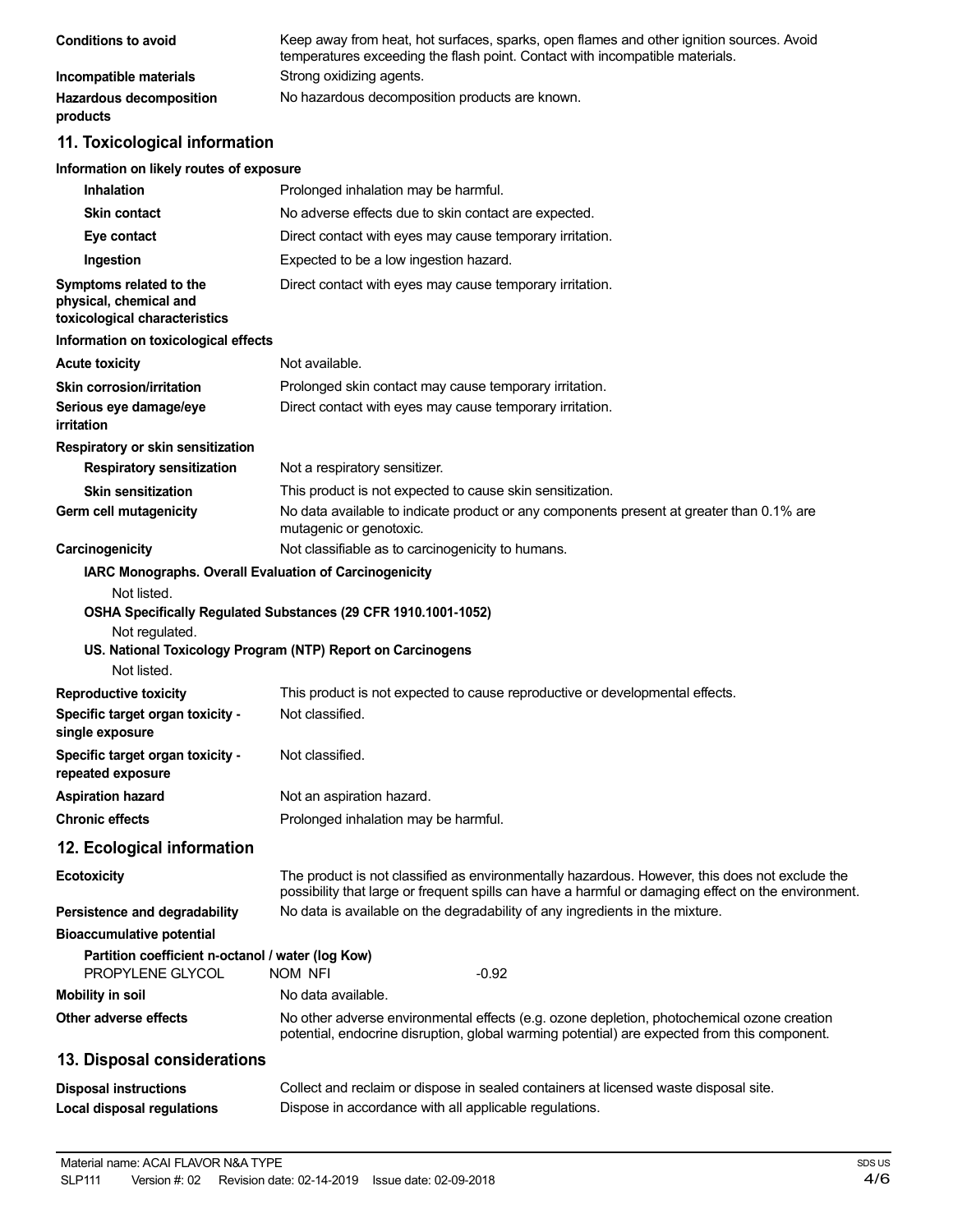| Hazardous waste code                                                           | The waste code should be assigned in discussion between the user, the producer and the waste<br>disposal company.                                                                                                      |                        |
|--------------------------------------------------------------------------------|------------------------------------------------------------------------------------------------------------------------------------------------------------------------------------------------------------------------|------------------------|
| Waste from residues / unused<br>products                                       | Dispose of in accordance with local regulations. Empty containers or liners may retain some<br>product residues. This material and its container must be disposed of in a safe manner (see:<br>Disposal instructions). |                        |
| <b>Contaminated packaging</b>                                                  | Since emptied containers may retain product residue, follow label warnings even after container is<br>emptied. Empty containers should be taken to an approved waste handling site for recycling or<br>disposal.       |                        |
| 14. Transport information                                                      |                                                                                                                                                                                                                        |                        |
| <b>DOT</b>                                                                     |                                                                                                                                                                                                                        |                        |
| Not regulated as dangerous goods.                                              |                                                                                                                                                                                                                        |                        |
| <b>IATA</b>                                                                    |                                                                                                                                                                                                                        |                        |
| Not regulated as dangerous goods.<br><b>IMDG</b>                               |                                                                                                                                                                                                                        |                        |
| Not regulated as dangerous goods.                                              |                                                                                                                                                                                                                        |                        |
| Transport in bulk according to<br>Annex II of MARPOL 73/78 and<br>the IBC Code | Not established.                                                                                                                                                                                                       |                        |
| 15. Regulatory information                                                     |                                                                                                                                                                                                                        |                        |
| <b>US federal regulations</b>                                                  | This product is not known to be a "Hazardous Chemical" as defined by the OSHA Hazard<br>Communication Standard, 29 CFR 1910.1200.                                                                                      |                        |
| <b>Toxic Substances Control Act (TSCA)</b>                                     |                                                                                                                                                                                                                        |                        |
|                                                                                | TSCA Section 12(b) Export Notification (40 CFR 707, Subpt. D)                                                                                                                                                          |                        |
| Not regulated.                                                                 |                                                                                                                                                                                                                        |                        |
| <b>CERCLA Hazardous Substance List (40 CFR 302.4)</b>                          |                                                                                                                                                                                                                        |                        |
| Not listed.                                                                    |                                                                                                                                                                                                                        |                        |
| SARA 304 Emergency release notification                                        |                                                                                                                                                                                                                        |                        |
| Not regulated.<br>Not regulated.                                               | OSHA Specifically Regulated Substances (29 CFR 1910.1001-1052)                                                                                                                                                         |                        |
| Superfund Amendments and Reauthorization Act of 1986 (SARA)                    |                                                                                                                                                                                                                        |                        |
| SARA 302 Extremely hazardous substance                                         |                                                                                                                                                                                                                        |                        |
| Not listed.                                                                    |                                                                                                                                                                                                                        |                        |
| SARA 311/312 Hazardous<br>chemical                                             | No (Exempt)                                                                                                                                                                                                            |                        |
| SARA 313 (TRI reporting)<br>Not regulated.                                     |                                                                                                                                                                                                                        |                        |
| Other federal regulations                                                      |                                                                                                                                                                                                                        |                        |
|                                                                                | Clean Air Act (CAA) Section 112 Hazardous Air Pollutants (HAPs) List                                                                                                                                                   |                        |
| Not regulated.                                                                 |                                                                                                                                                                                                                        |                        |
|                                                                                | Clean Air Act (CAA) Section 112(r) Accidental Release Prevention (40 CFR 68.130)                                                                                                                                       |                        |
| Not regulated.<br><b>Safe Drinking Water Act</b>                               | Not regulated.                                                                                                                                                                                                         |                        |
| (SDWA)                                                                         |                                                                                                                                                                                                                        |                        |
| <b>US state regulations</b>                                                    |                                                                                                                                                                                                                        |                        |
| <b>California Proposition 65</b>                                               |                                                                                                                                                                                                                        |                        |
| more information go to www.P65Warnings.ca.gov.                                 | California Safe Drinking Water and Toxic Enforcement Act of 1986 (Proposition 65): This material<br>is not known to contain any chemicals currently listed as carcinogens or reproductive toxins. For                  |                        |
| <b>International Inventories</b>                                               |                                                                                                                                                                                                                        |                        |
| Country(s) or region                                                           | <b>Inventory name</b>                                                                                                                                                                                                  | On inventory (yes/no)* |
| Australia                                                                      | Australian Inventory of Chemical Substances (AICS)                                                                                                                                                                     | Yes                    |
| Canada                                                                         | Domestic Substances List (DSL)                                                                                                                                                                                         | No.                    |
| Canada                                                                         | Non-Domestic Substances List (NDSL)                                                                                                                                                                                    | No.                    |